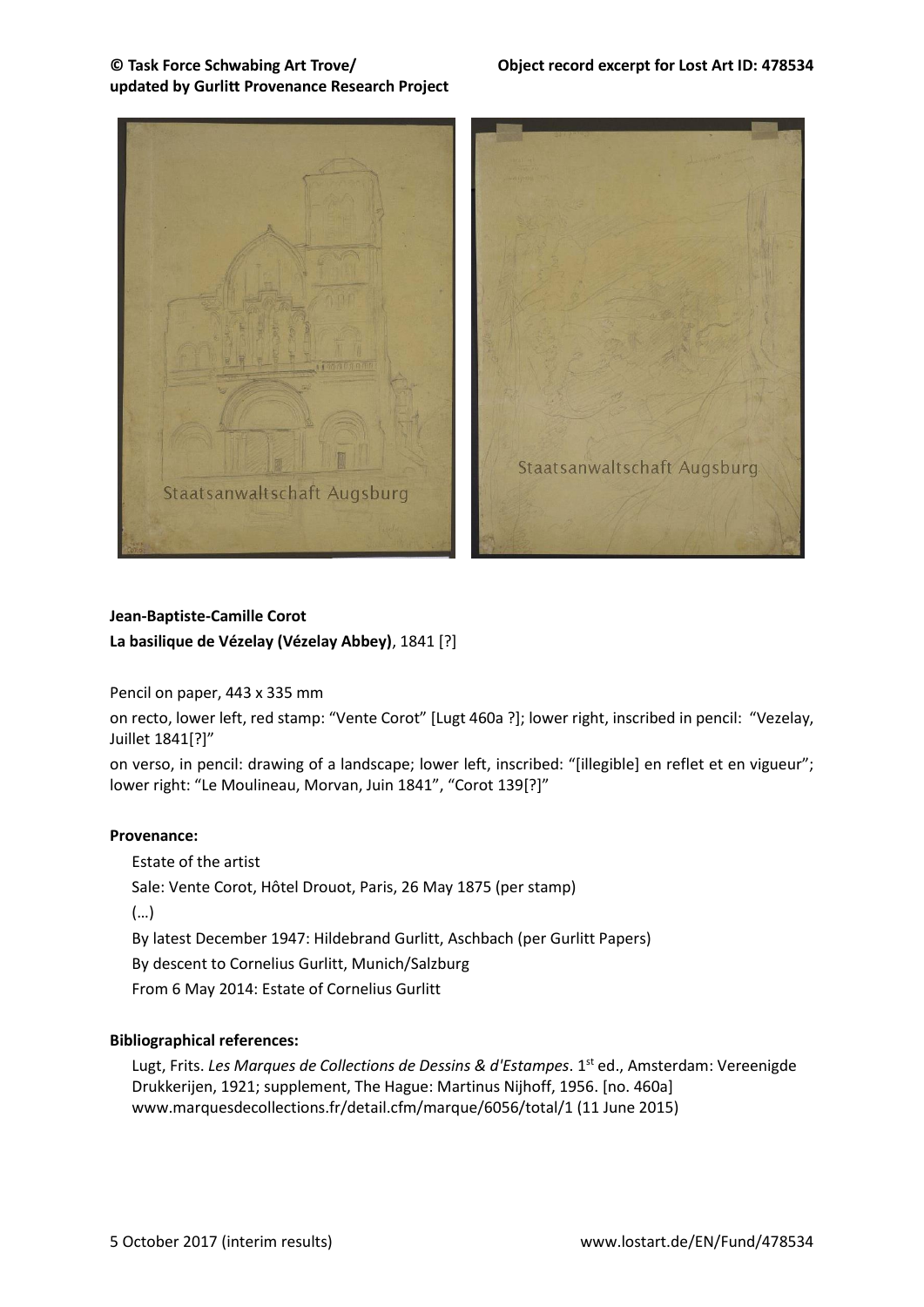#### **Primary sources:**

Hildebrand Gurlitt and Cornelius Gurlitt Papers: Correspondence: BArch, N 1826/177, fol. 275 f. [=vol. 6, fol. 216 f.] Gitta Gurlitt to Hildebrand Gurlitt, 3 January 1948 Ibid., fol. 277 [=vol. 6, fol. 218]. List Gitta Gurlitt, 9 December 1947 Photographs: BArch, N 1826 Bild-0938 [=9.1 F925], [n.d.] Seizure Inventory [Sicherstellungsverzeichnis], 2012, no. SV 31/094

### **Further sources consulted (selected):**

*Corot.* Exh. cat., Musée de l'Orangerie, Paris, 1936.

Bernheim de Villiers, Claude. *Corot, peintre de figures*. Paris: Bernheim-Jeune, 1930.

Combe, Jacques. *Peintures de Corot*. Paris: Editions du Chêne, 1944.

Robaut, Alfred, and Etienne Moreau-Nélation**.** *L'Œuvre de Corot*. 5 vols. 1 st ed., Paris: Henri Floury, 1905; repr., Paris: Laget, 1965.

Schoeller, André, and Jean Dieterle**.** *Corot: Deuxième Supplément à l'Œuvre de Corot par A. Robaut et E. Moreau-Nélaton*. Paris: Quatre Chemins-Éditart, 1956.

Dieterle, Jean. *Corot: Troisième supplément à l'Œuvre de Corot par A. Robaut et E. Moreau-Nélaton.* Paris: Quatre Chemins-Éditart, 1974.

Dieterle, Pierre, and André Pacitti. *Corot: Quatrième supplément à l'Œuvre de Corot par A. Robaut et E. Moreau-Nélaton*. Paris: Laget, 1992.

Archives de Paris

Archives Nationales, Paris

Bundesarchiv, Berlin; Koblenz

Cultural Plunder by the Einsatzstab Reichsleiter Rosenberg: Database of Art Objects at the Jeu de Paume

Database "Central Collecting Point München"

Database "Entartete Kunst"

Database "Kunstsammlung Hermann Göring"

Getty Provenance Index, German Sales Catalogs

Herkomst Gezocht

Institut national d'histoire de l'art (French sale catalogues)

Landesarchiv Berlin (Records of the Amt für Wiedergutmachung)

Lootedart.com

Lost Art

Musée d'Orsay, Paris (Documentation de la conservation)

Musée du Louvre, Paris (Département des Peintures)

Nationaal Archief, The Hague

National Archives, College Park, Maryland

Répertoire des Biens Spoliés

Rijksbureau voor Kunsthistorische Documentatie, The Hague

Van Gogh Museum, Amsterdam (Archive)

Verzeichnis national wertvoller Kunstwerke ("Reichsliste von 1938")

Witt Library, London